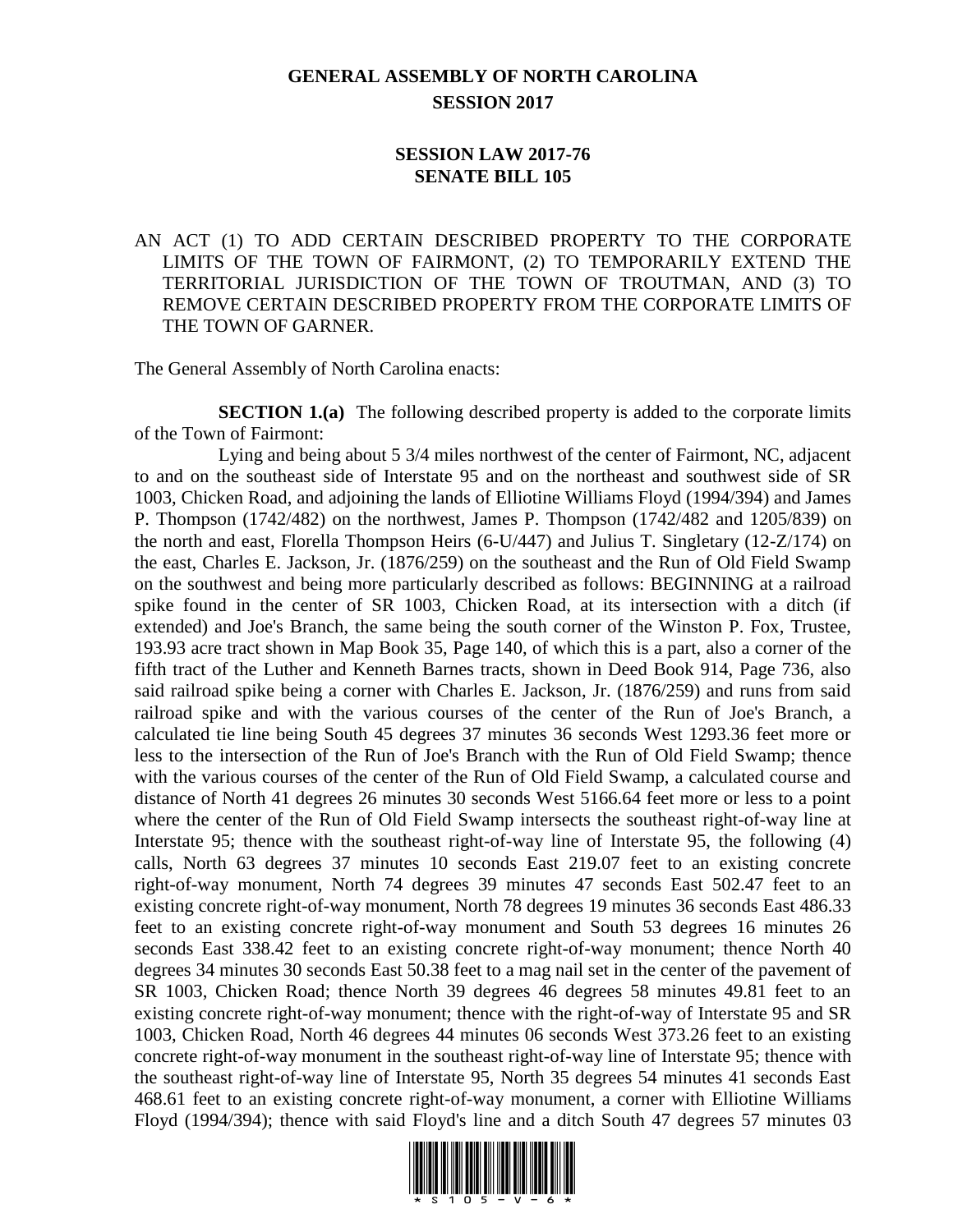seconds East 1226.55 feet to an iron pipe found; thence with said Floyd's line and to and with the James P. Thompson tract (1742/482), North 47 degrees 50 minutes 00 seconds East 1831.50 feet to an existing iron pipe, a corner with said Thompson; thence continuing with said Thompson's line South 37 degrees 55 minutes 00 seconds East 462.00 feet to an existing iron rod in a ditch; thence continuing with said Thompson tract and a ditch, South 13 degrees 55 minutes 20 seconds East 312.84 feet to an existing iron pipe in said ditch; thence continuing with said Thompson line South 69 degrees 17 minutes 54 seconds East 1014.06 feet to an existing nail, a corner of said James P. Thompson in (1742/482) and James P. Thompson in (1235/839); thence with said Thompson's line South 10 degrees 23 minutes 04 seconds East 1415.29 feet to an existing iron rod, a corner with said Thompson and Florella Thompson Heirs (6-U/447); thence with the Thompson Heirs line South 10 degrees 23 minutes 06 seconds East 202.26 feet to an existing iron rod, a corner with said Thompson and Julius T. Singletary (122/174); thence with Singletary's line South 10 degrees 23 minutes 08 seconds East 1461.75 feet to an existing iron pipe in a ditch, a corner with said Singletary and Charles E. Jackson, Jr. (1876/259); thence with said ditch South 87 degrees 00 minutes 00 seconds West 186.12 feet to an existing iron pipe in said ditch; thence continuing with said ditch South 82 degrees 14 minutes 23 seconds West 1107.38 feet to the beginning containing 324.0 acres more or less, with 207.36 being the Winston P. Fox, Trustee, Map Book 35, Page 140 and 116.64 acres being the Luther and Kenneth Barnes tracts, Deed Book 914, Page 736, Robeson County Registry. Bearings referenced to NC Grid, NAD 83 from Map Book 35, Page 140.

**SECTION 1.(b)** This section becomes effective June 30, 2017. Property in the territory described by Section 1(a) of this act as of January 1, 2017, is subject to municipal taxes for taxes imposed for taxable years beginning on or after July 1, 2017.

**SECTION 2.(a)** A municipality shall be treated as a city of 25,000 or more in population with respect to territorial jurisdiction granted pursuant to G.S. 160A-360 if all of the following apply to the land over which the jurisdiction will be exercised:

- (1) The land meets the standards of a noncontiguous area that may be annexed pursuant to G.S. 160A-58.1(b).
- (2) Within 12 months of exercising territorial jurisdiction over the land, the municipality annexes the land pursuant to G.S. 160A-58.1.
- (3) The board of county commissioners has passed a resolution identifying the land over which the municipality will exercise territorial jurisdiction by metes and bounds or courses and distances.

**SECTION 2.(b)** This section only applies to the Town of Troutman.

**SECTION 2.(c)** This section is effective when it becomes law.

**SECTION 3.(a)** The following described property, referenced by the Wake County Tax Office Parcel Identification Number, is removed from the corporate limits of the Town of Garner: 0791980587.

**SECTION 3.(b)** This section becomes effective June 30, 2017. Property in the territory described in Section 3(a) of this act as of January 1, 2017, is no longer subject to municipal taxes for taxes imposed for taxable years beginning on or after July 1, 2017.